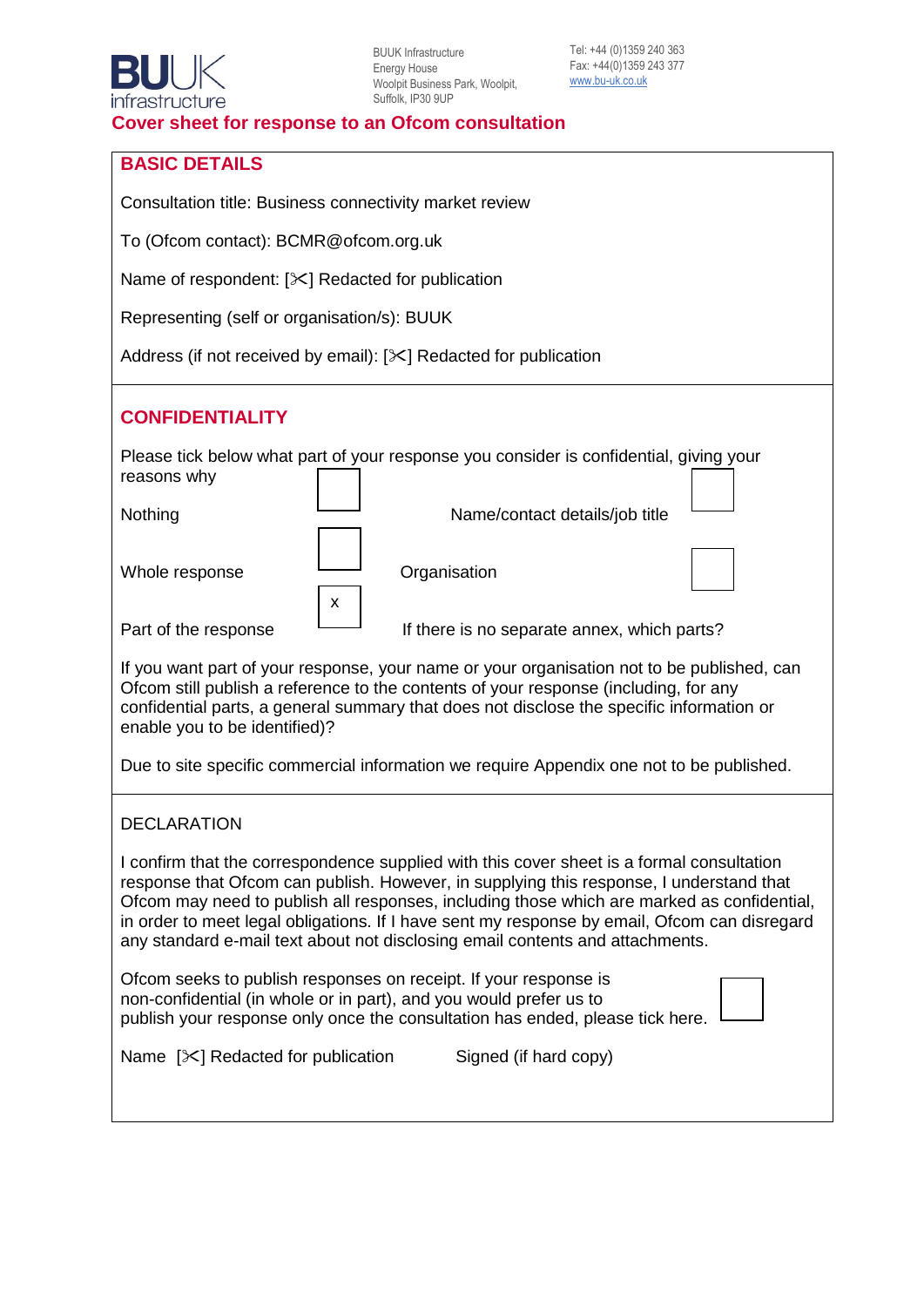

Tel: +44 (0)1359 240 363 Fax: +44(0)1359 243 377 [www.bu-uk.co.uk](http://www.bu-uk.co.uk/)

18<sup>th</sup> January 2018

BCMR **Ofcom** Riverside House 2A Southwark Bridge Road London SE1 9HA

By email only : [BCMR@ofcom.org.uk](mailto:BCMR@ofcom.org.uk)

Dear Sir/Madam

.

### **Response to DDCMS consultation: New build developments: Delivering gigabitcapable connections.**

BUUK owns both a fibre infrastructure provider, Open Fibre Networks Limited (OFNL) and a fibre only retail service provider business, Independent Fibre Retail Limited, which trades as "seethelight". This response is a consolidated response on behalf of both of these companies.

In this document BUUK sets out its response to Ofcom's Main Consultation Documents (volumes 1 and 2) and the 22 appendices published on 2nd November 2018 as part of its Business Connectivity Market Review ("BCMR").

BUUK remains strongly supportive of Ofcom's continued mandation of a dark fibre remedy to BT's SMP in CISBO markets. Subject to the two reservations set out below, BUUK considers that the remedy remains technically feasible and will continue to improve the overall level of competition in the telecoms industry in the UK.

Firstly, with regards to the service level targets for the provision of Ethernet Access Direct (EAD) we remain concerned that the use of clock stops and the scope of the SLA measure of performance are leading to significant delays in the provision of certain types of services. We have completed some analysis on the actual length of time it has taken Openreach to deliver EAD Circuits once BUUK have agreed Excessive Construction Charges (ECCs), this is the time between obtaining permits (KCI2 in BT process) and customer handover (KCI3 in BT process). For the two years 2017 and 2018 the average elapsed time (ignoring clock stops) is 226 days against a target timescale of 30 days with only two projects delivered within the target timescales and some projects outstanding for more than 2 years. To help illustrate the type of issues we have provided three specific projects in a commercially confidential appendix  $([ $\times$ ] Redacted for publication). We believe that further work is needed to redesign the current$ SLAs to ensure that the SLA figures published by Openreach are meaningful and are an accurate reflection of the service CPs consuming EAD circuits are actually experiencing. This can be achieved in a number of ways but we are looking for the closer control, through definitions, of the use of the clock stops (with a right of appeal) and to include long stop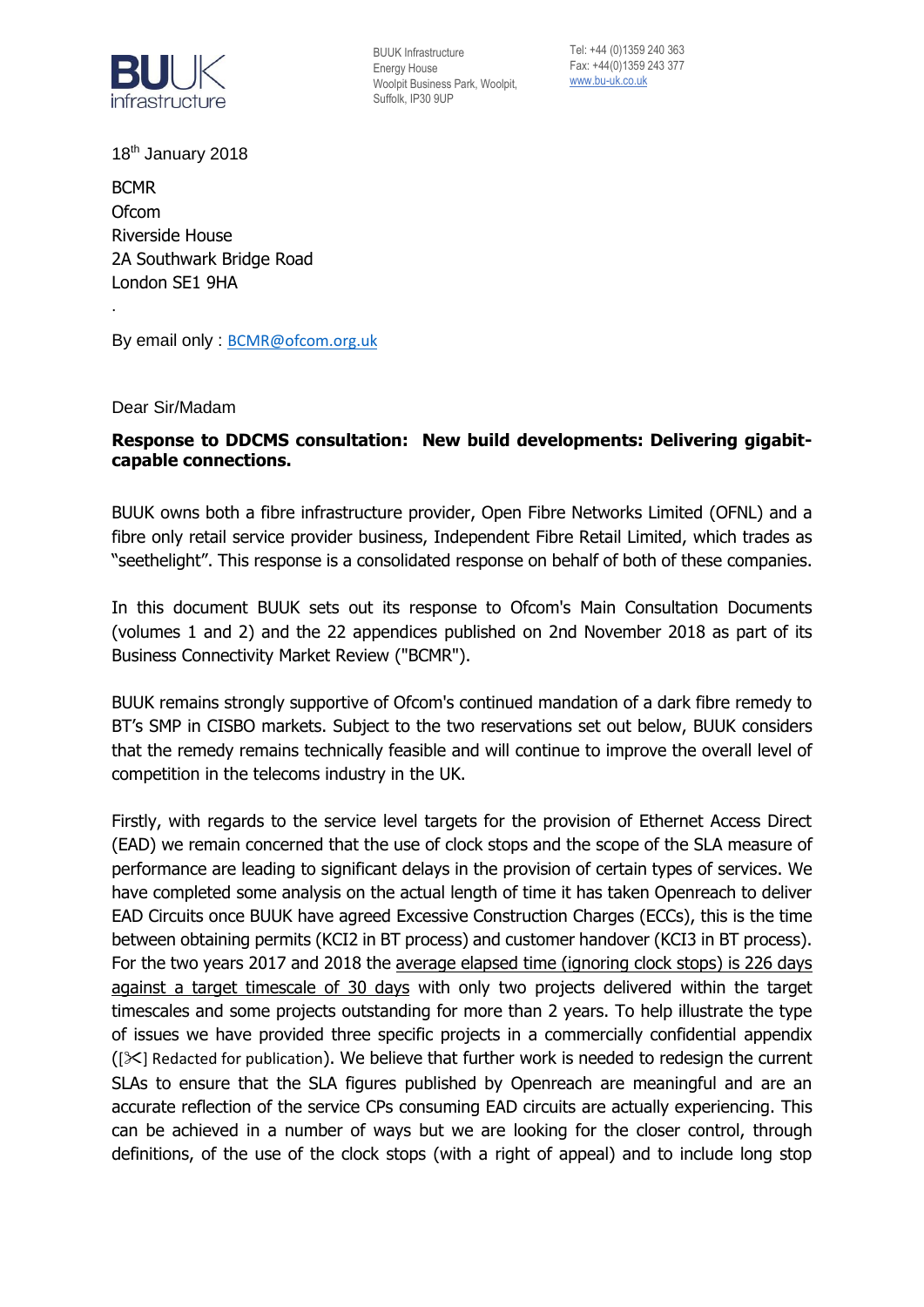

absolute completion dates for all EAD applications as well as the current averaging of all applications. Three major issues we experience are:

- Where civils works are required either to extend Openreach's network or to unblock a duct. In these circumstances, Openreach pass the whole process to a sub-contractor who is responsible for all aspects of the work, including obtaining permissions, road opening notices, actual civils works and reinstatement where necessary. These subcontractors appear to be very inefficient and a job that should take a couple of weeks seems to take many months. As Openreach have the clock stopped, they seem un-concerned at these delays, as the SLA is not impacted and so they have no incentive to manage this poor performing area.
- Openreach clock stop through the cancellation of orders midstream to routinely improve their performance under the SLA. We note that within the current definitions within the SLA Openreach are able to self-determine, without recourse, when a clock stop should be applied. Our experience is that in some circumstances the grounds are unfounded, but we observe no acknowledgement or adjustment to performance.
- Openreach often make mistakes where they claim works are complete and in the end they find they are not, or have been completed incorrectly and the required asset cannot be found, which may mean the work being repeated with additional "SLA clock stops" for civils or similar tasks to be completed out of step.

Secondly where Physical Infrastructure Access (PIA) is not possible, either due to lack of duct capacity or the distance to the exchange makes it commercially unattractive, we require the extension of the proposed dark fibre remedy to allow dark fibre to be provided from the Openreach Local Exchange to our customer premise within the local exchange serving area. As stated above in some circumstances unrestricted access to existing ducting does not provide a suitable new connections solution as the infrastructure could be full or contain many blockages or if a single fibre is required the installation of a cable or sub-duct using PIA could be too expensive and ultimately wasteful of Openreach's valuable duct asset. The extension of the dark fibre remedy to include Local Exchange to customer premise where spare fibre capacity fire is available would be much more cost effective than the installation of new infrastructure. This would make many more connections to new developments commercially viable for alternative network providers further increasing the level of competition in the Telecoms market.

We would be happy to provide any further clarification to our responses if that would be helpful.

Yours sincerely

[ $|X|$  Redacted for publication

BUUK Regulation Director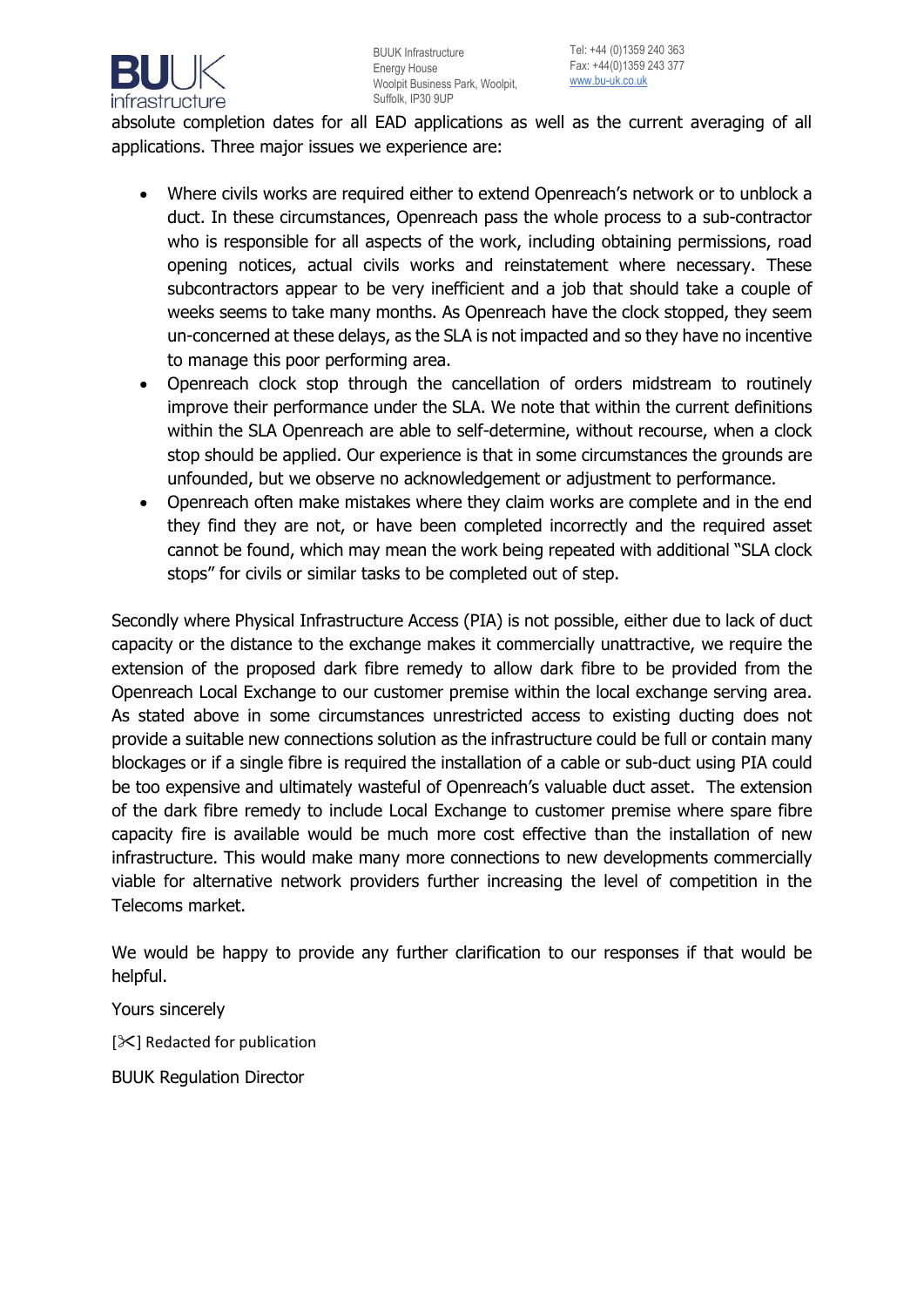

# **Contemporary Interface (CI) Access**

*Question 4.1: Do you agree with our proposed approach to product market definition? Please provide evidence to support your views.* 

We agree with Ofcom's approach to product market definition.

*Question 4.2: Do you agree with our proposed CI Access product market definition? Please provide evidence to support your views.* 

No further comments.

*Question 5.1: Do you agree with our proposed approach to geographic market analysis for CI Access? Please provide evidence to support your views.* 

No further comments.

*Question 5.2: Do you agree with our proposed definition of geographic markets for CI Access? Please provide evidence to support your views*.

No further comments.

*Question 6.1: Do you agree with our proposed approach to SMP assessment for CI Access in the UK excluding the Hull Area? Please provide evidence to support your views.* 

No further comments.

*Question 6.2: Do you agree with our proposed SMP findings for CI Access in each of the geographic markets defined? Please provide evidence to support your views.* 

No further comments.

### **CI Inter-exchange connectivity**

*Question 7.1: Do you agree with our assessment of inter-exchange connectivity? Please provide evidence to support your views.* 

No further comments.

*Question 7.2: Do you agree with the proposed market definition? Please provide evidence to support your views.* 

No further comments.

*Question 7.3: Do you consider that our list of BT exchanges for de-regulation is correct? Please provide evidence to support your views.* 

No further comments.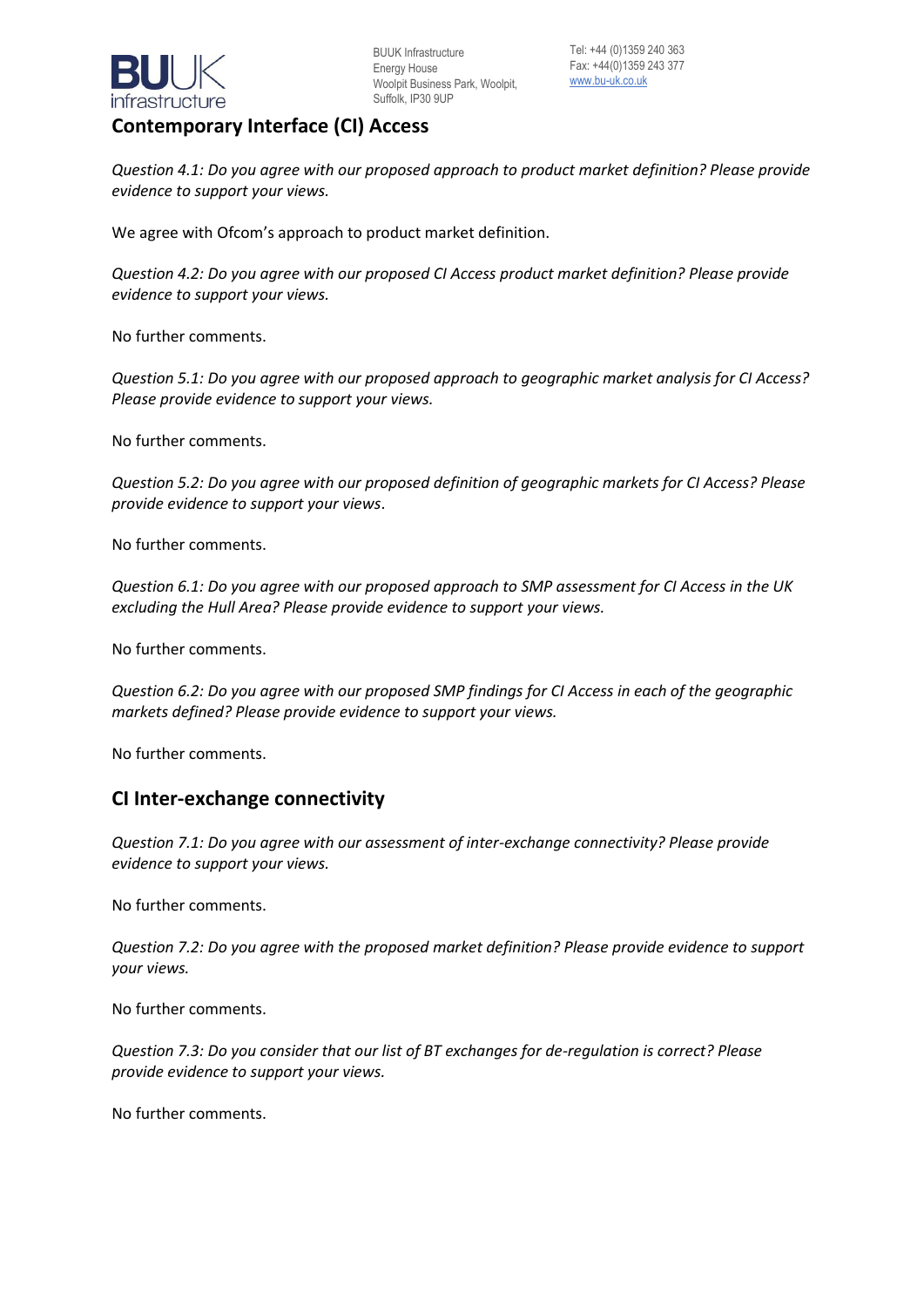

*Question 7.4: Do you agree with our list of Principal Core Operators (PCOs)? Please provide evidence to support your views.* 

No further comments.

# **Traditional interface (TI) services**

*Question 8.1: Do you agree with our proposal not to regulate the low bandwidth TI services market on the basis that it no longer fulfils the three-criteria test set out in the European Commission Recommendation? Please provide evidence to support your views*.

No further comments.

### **Hull Area**

*Question 9.1: Do you agree with our proposal to deregulate the retail market for CI services at all bandwidths in the Hull Area? Please provide evidence to support your views.* 

No further comment

*Question 9.2: Do you agree with our analysis and proposed findings in relation to the wholesale market for CI Access services at all bandwidths in the Hull Area? Please provide evidence to support your views.* 

No Further Comment

*Question 9.3: Do you agree with our proposal to deregulate wholesale TI services at all bandwidths in the Hull Area? Please provide evidence to support your views.*

No Further comment

### **Approach to remedies**

*Question 10.1: Do you agree with our proposed approach to remedies? Please provide reasons and evidence in support of your views.* 

No further comments.

### **General remedies**

*Question 11.1: Do you agree with the general remedies that we propose? Please provide reasons and evidence in support of your views.* 

No further comments.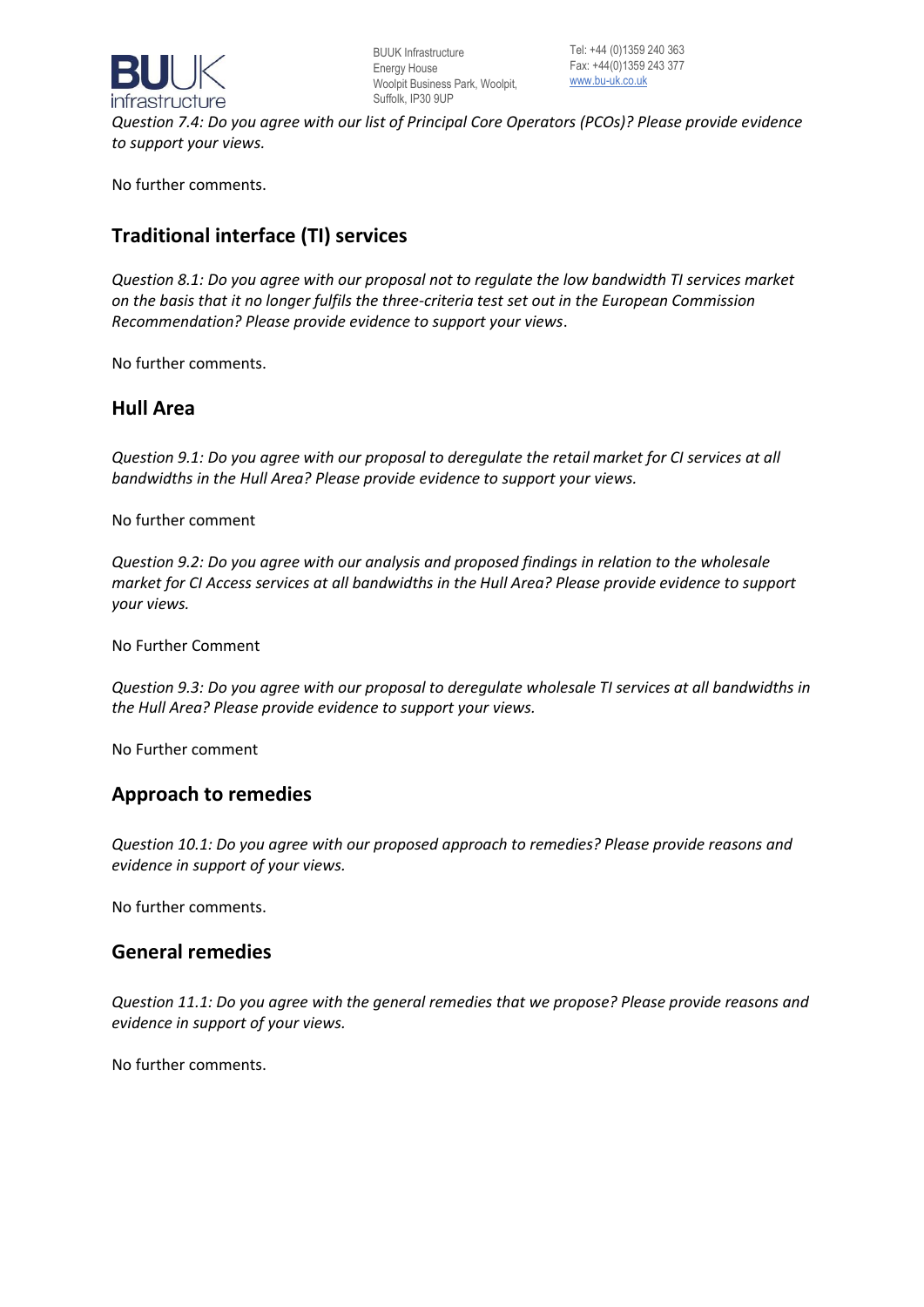

# **Specific dark fibre remedy for inter-exchange connectivity**

*Question 12.1: Do you agree with the aims and effect of our proposed dark fibre remedy? Please provide evidence to support your views.* 

BUUK broadly agree with Ofcom's aims and the anticipated effect of the dark fibre remedy. This is an important development of the telecoms market.

*Question 12.2: Do you agree with our proposed scope of the remedy? Please provide evidence to support your views. Please provide evidence to support your views.* 

BUUK believe that the scope of the remedy should be extended to cover exchange to site dark fibre rental. This will further facilitate the introduction of competition in New Connections improving customers satisfaction and driving down costs.

*Question 12.3: What scope do you expect to have for cost savings as a result of the proposed dark fibre remedy? How large do you expect any cost savings to be? Please provide evidence to support your views.* 

No further comments

*Question 12.4: How many orders for dark fibre would you envisage placing during the two-year review period? Please provide evidence to support your views.* 

No further comments.

*Question 12.5: Do you agree with our proposed timeline for dark fibre implementation? Please provide evidence to support your views.*

No further comments.

### **Specific remedies for active products**

*Question 13.1: Do you agree with the specific network access remedies that we propose for CI services at all bandwidths in the business connectivity markets? Please provide evidence to support your views.* 

No further comments.

### **Specific remedies for interconnection and accommodation**

*Question 14.1: Do you agree with the specific remedies for interconnection and accommodation that we propose? Please provide evidence to support your views.* 

No further comments.

### **Quality of services (QoS) remedies**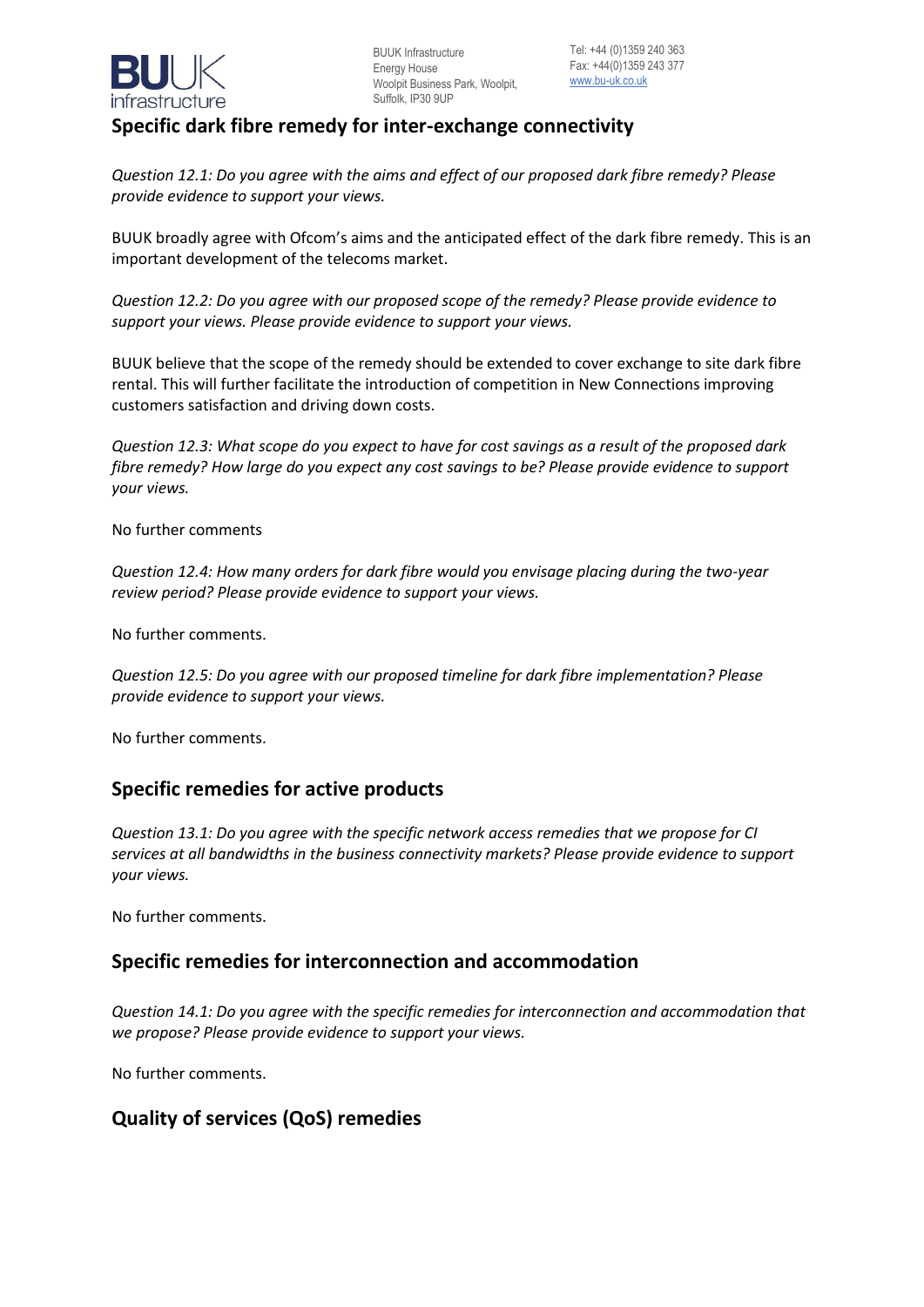

Tel: +44 (0)1359 240 363 Fax: +44(0)1359 243 377 [www.bu-uk.co.uk](http://www.bu-uk.co.uk/)

*Question 15.1: Do you agree with our proposals regarding the application of QoS standards, KPIs, SLAs and SLGs over the period of this review? Please provide evidence to support your views.* 

We request that Ofcom increase the scope and effectiveness of the SLAs with regards to the provision of Ethernet Access Direct (EAD). We remain concerned that the use of clock stops and the scope of the SLA measure of performance are leading to long delays, our actual data shows time average elapsed time of 226 days versus a target of 30 days. This can be achieved in a number of ways but we are looking for the closer control, through definitions, of the use of the clock stops (with a right of appeal) and to include long stop absolute completion dates for all EAD applications as well as the current averaging of all applications. Currently Openreach have no incentive to ensure their civil works contractors carry out works in a timely manner.

### **Remedies in the Hull Area**

*Question 16.1: Do you agree with the remedies in the Hull Area that we propose? Please provide evidence to support your views.* 

No further comments

# **Volume 2: Leased line charge control**

# **Objectives and approach in setting the leased lines charge controls**

*Question 2.1: Do you agree with the proposed form of charge controls? Please provide evidence to support your views.* 

No further comments.

### **Charge control design**

*Question 3.1: Do you agree with each of our proposals in relation to the design of charge controls for active services at 1 Gbit/s and below? Please provide evidence to support your views.* 

No further comments.

*Question 3.2: Do you agree with each of our proposals in relation to the design of charge controls for active VHB services? Please provide evidence to support your views*.

No further comments.

*Question 3.3: Do you agree with each of our proposals in relation to the design of charge controls for accommodation services, Excess Construction Charges and Time Related Charges? Please provide evidence to support your views.*

No further comments.

### **Inter-exchange dark fibre charge control**